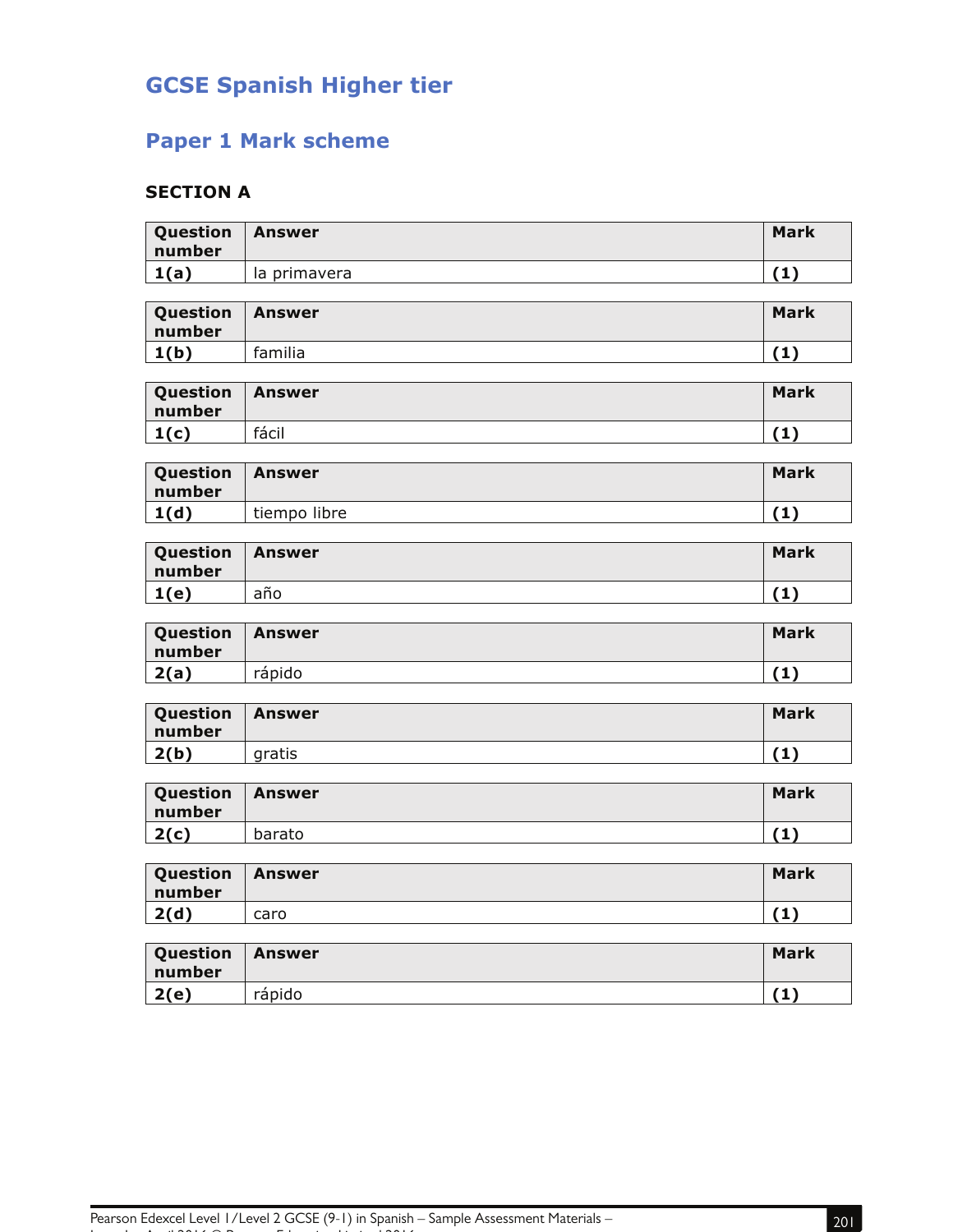## **SECTION B**

| Question<br>number | Answer | <b>Mark</b> |
|--------------------|--------|-------------|
| 3(i)               |        |             |

| Question<br>number | Answer | <b>Mark</b> |
|--------------------|--------|-------------|
| 3(ii)              | ∽<br>֊ |             |

| Question<br>number | Answer | <b>Mark</b> |
|--------------------|--------|-------------|
| 3(iii)             | D<br>D | 74          |

| Question<br>number | Answer | <b>Mark</b> |
|--------------------|--------|-------------|
| 3(iv)              | ∽<br>∼ | 74.<br>л.   |

| Question<br>number | Answer      | <b>Mark</b>       |
|--------------------|-------------|-------------------|
|                    | А.<br>ا ، ب | $\mathbf{A}$<br>- |

| Question<br>number | <b>Answer</b> | <b>Mark</b> |
|--------------------|---------------|-------------|
| 5(i)               | D             | -41         |

| Question<br>number | <b>Answer</b> | <b>Mark</b> |
|--------------------|---------------|-------------|
| 5(ii)              | ◡             | ۰.          |

| Question   Answer<br>number |        | <b>Mark</b> |
|-----------------------------|--------|-------------|
| 5(iii)                      | D<br>D | .           |

| Question<br>number | <b>Answer</b>                                                                                                                  | Mark |
|--------------------|--------------------------------------------------------------------------------------------------------------------------------|------|
| 6(a)               | Any one of the following:<br>(students) passed their exams (1)<br>(students) got a place at university/going to university (1) | (1)  |

| Question<br>number | <b>Answer</b>                                                                                                                                                                          | Mark |
|--------------------|----------------------------------------------------------------------------------------------------------------------------------------------------------------------------------------|------|
| 6(b)               | Any two of the following:<br>they won $25$ medals $(1)$<br>they have a place at the (artistic) gymnastics world cup (1)<br>they were successful in the South American championship (1) | (2)  |

| Question<br>number | Answer                    | Reject                       | Mark |
|--------------------|---------------------------|------------------------------|------|
| 6(c)               | the behaviour of students | behaviour (on its own) $(1)$ |      |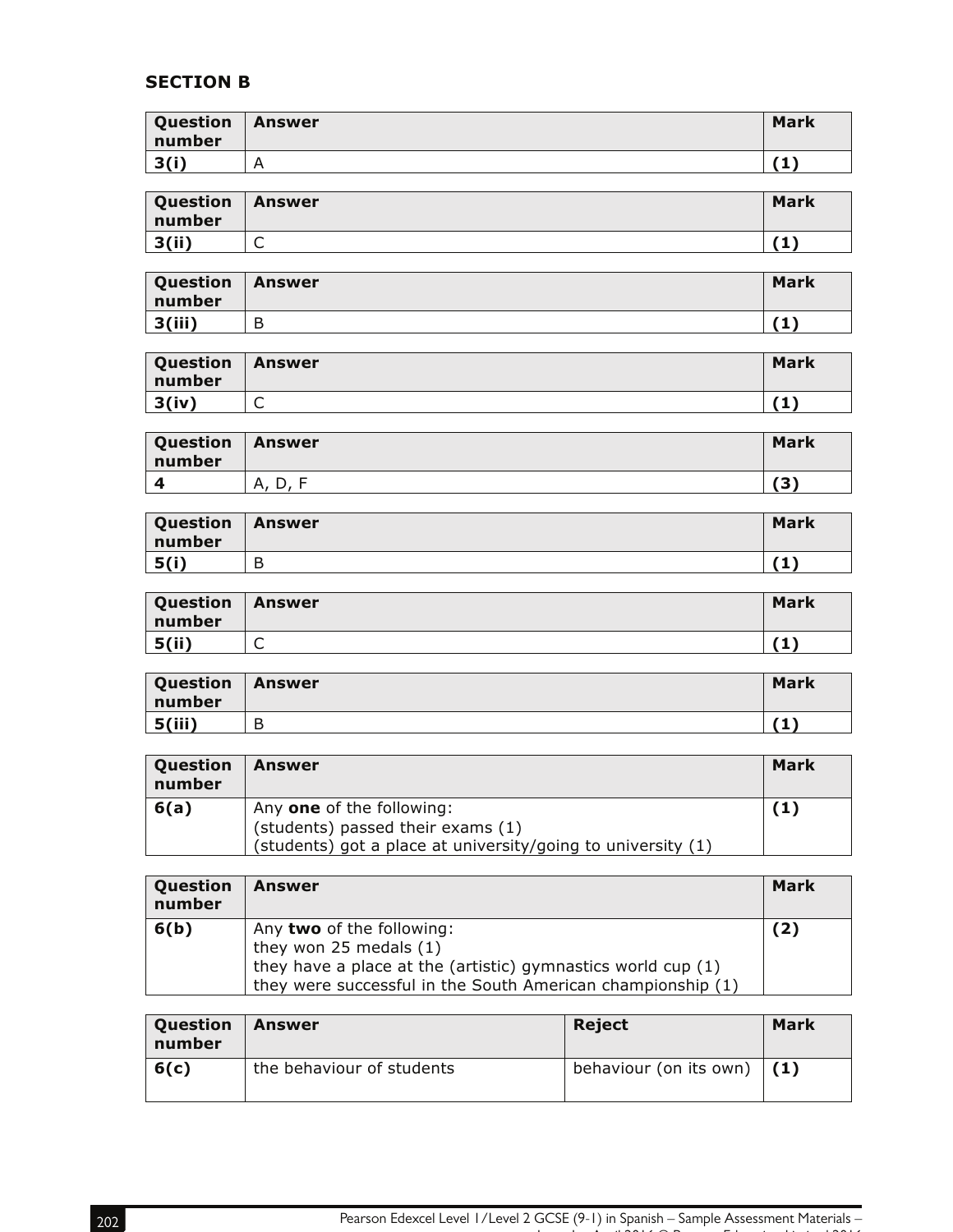| Question<br>number | Answer                                               | Reject                                                   | Mark |
|--------------------|------------------------------------------------------|----------------------------------------------------------|------|
| 6(d)               | time with their families (at home)<br>their holidays | going to<br>university/starting the<br>new academic year | 【1】  |

| Question<br>number | Answer                                                                                            | Reject                           | Mark |
|--------------------|---------------------------------------------------------------------------------------------------|----------------------------------|------|
| 7(a)               | Any two of the following:<br>to show the dangers of fame (1)<br>these shows set a bad example (1) | he used to love reality<br>shows | (2)  |

| Question<br>number | Answer                                                                                                                      | Mark |
|--------------------|-----------------------------------------------------------------------------------------------------------------------------|------|
| 7(b)               | Any one of the following:<br>they want to look like them (1)<br>feel pressured to look like them (1)<br>causes pressure (1) | (1)  |

| Question<br>number | Answer                                                                                 | Mark |
|--------------------|----------------------------------------------------------------------------------------|------|
| 7(c)               | Any two of the following:<br>direct films (1)<br>act(1)<br>meet Guillermo del Toro (1) | (2)  |

| Question<br>number | <b>Answer</b> | <b>Mark</b> |
|--------------------|---------------|-------------|
| 8(i)               | ∽<br>ั        | (1)         |

| Question   Answer<br>number |   | <b>Mark</b> |
|-----------------------------|---|-------------|
| 8(ii)                       | A | 74.<br>ж.   |

| <b>Question</b><br>number | Answer | <b>Mark</b> |
|---------------------------|--------|-------------|
| 8(iii)                    | Β      | (1)         |

| Question   Answer<br>number |   | <b>Mark</b> |
|-----------------------------|---|-------------|
| 8(iv)                       | ◡ | (1)         |

| <b>Question</b><br>number | Answer | <b>Mark</b>        |
|---------------------------|--------|--------------------|
| 8(v)                      | ∽<br>ั | <b>74 Y</b><br>. . |

| Question<br>number | <b>Answer</b> | <b>Mark</b> |
|--------------------|---------------|-------------|
| 8(vi)              | ∽<br>ั        | 74 '<br>÷,  |